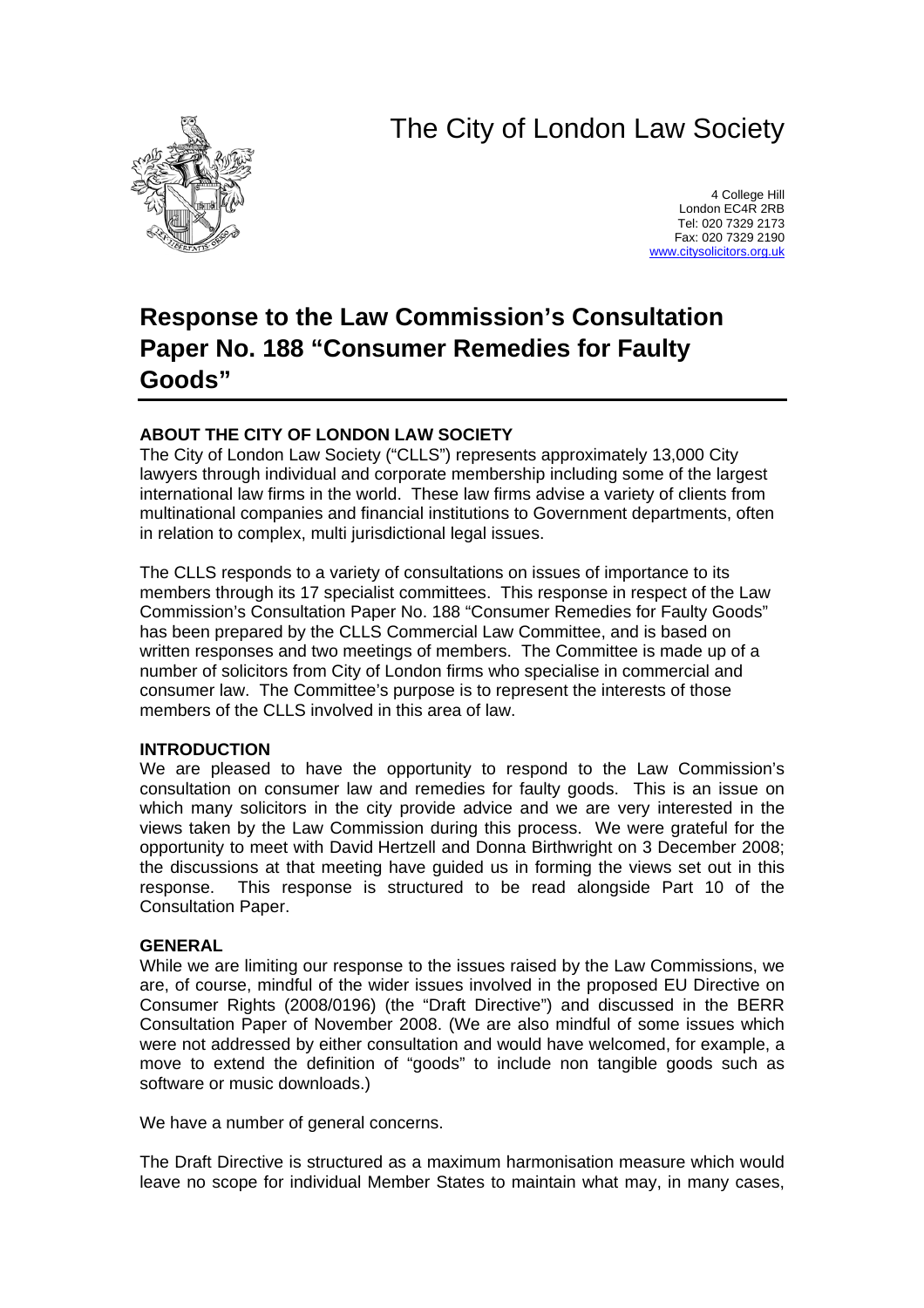be higher levels of protection. While maximum harmonisation may be justified in relation to those areas of the law which have a clear and immediate bearing on inter– state trade, and this is clearly arguable in the case of distance selling, the section on remedies will apply to face to face sales, the vast majority of which will be purely domestic. We would question the justification for maximum harmonisation in this case, particularly as this may result in a weakening of existing consumer rights. We would urge BERR to resist this.

It should also be borne in mind that legislation to implement the proposals is likely to be by way of amendments to the Sale of Goods Act which lies at the heart of wider contract law. There will inevitably be a "drag" factor which will impact on business to business sales, whether this is intended or not, and care needs to be taken properly to differentiate the special consumer remedies.

## **THE RESPONSE**

#### **1. The right to reject should be retained as a short-term remedy of first instance for consumers**

- 1.1 The CLLS agrees with the Law Commission that, contrary to the Draft Directive, the right to reject faulty goods should be retained as a short-term remedy of first instance for consumers under English law. Its abolition, when combined with the proposal to transfer the choice of first tier remedy to the trader, seems to be a recipe for increased consumer unhappiness.
- 1.2 The CLLS notes in particular that removing the right to reject goods would create an inconsistency with distance and doorstep selling, where the right to reject would still exist (NB the 'cooling-off' period for distance and doorstep sales). In our view it seems strange that the European Commission is happy to support a first instance right to reject for distance and doorstep sales, but has a contrary view on face to face sales. Given extensive research about consumers' lack of knowledge regarding consumer rights, we believe that simplicity and consistency is important.
- 1.3 We also note that removing the right to reject goods could undermine the widespread retail practice of offering "no quibble" guarantees. As noted by the Law Commission, this would create a mismatch as between consumer expectations and the law. This inconsistency is clearly undesirable. The right to reject is an important element in consumer behaviour and many retailers use their returns policy as a marketing tool. In most cases, the remedy would seem to be regarded as a quick and effective way to deal with a problem and to offer the best chance of retaining the customer's goodwill. While the right may seem draconian in the case of higher value products, such as motor vehicles, where the trader is likely to face a severe financial loss in taking back the product, case law has demonstrated that the courts are capable of dealing with any element of unfairness. This would be lessened if the law became too prescriptive.
- 1.4 The CLLS is of the view that the proposal in the Draft Directive for 'tiered' remedies – with rescission at a second stage – does not take into account the view that consumers may well lose faith in faulty products thus making the remedies of repair and replacement suspect in many instances. The second stage remedy would take longer and generate more consumer ill will than the current relatively clean retailer practice based on the existing right to reject. We agree with the Law Commission that the proposals in the Draft Directive will open up a vast range of fresh unanswered/unanswerable questions.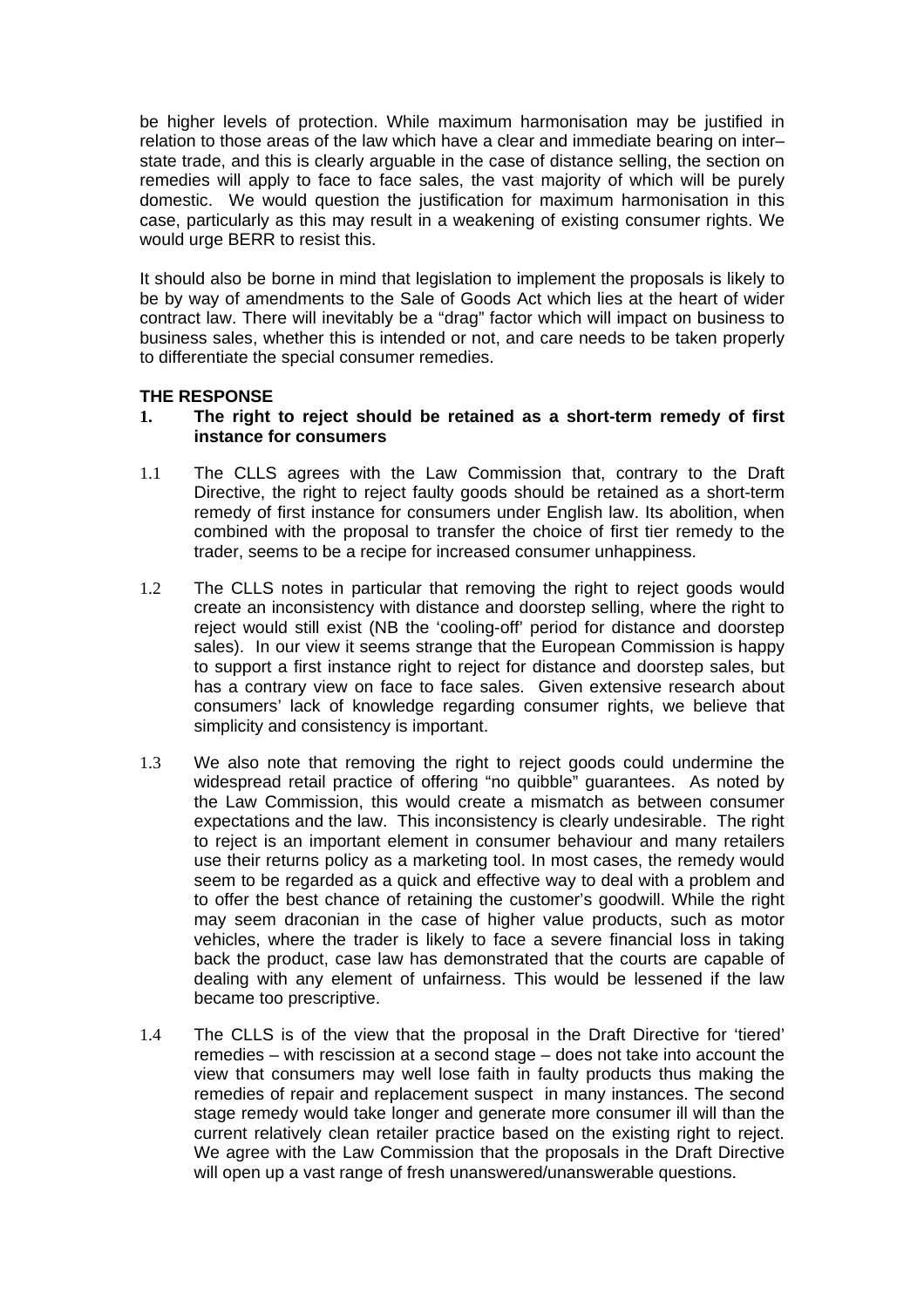#### **2. The right to reject should not be extended to cover defects which appear only after a prolonged period of use**

- 2.1 The CLLS agrees with the provisional proposals of the Law Commission not to extend the right to reject. The advantage of the remedy is that, while providing a quick and clean remedy where there is a problem, it provides retailers certainty after a relatively short period of time to close their books on a sale. Where a problem appears after prolonged use, the customer will have enjoyed some benefit from the product – opening up the possibility of opportunistic abuses – and the tiered remedies of repair, or if this is not possible, rescission, would be more appropriate
- **3. The legislation should set out a normal 30-day period during which consumers should exercise their right to reject which would run from the date of purchase, delivery or completion of contract, whichever is later**
- 3.1 The CLLS would argue, on this issue, that the simplicity of having a "normal" time period of 30 days should be weighed against the flexibility that the Law Commission itself recognises is vital in order to apply the right to reject to a vast range of products justly. We are of the view that some degree of prescription in the time limits would be a positive move, but these should be framed as rebuttable presumptions that incorporate the flexibility that is currently evident in the "reasonable period" of time in the current law. We believe that this balances the need for flexibility and for certainty. We would suggest the following rebuttable presumptions of time periods following delivery after which the right to reject is lost, and the consumer must instead move to the "tier one" remedies suggested in the Draft Directive:
	- (a) Perishable Goods  $-5$  days (or until the "use by" date if shorter)
	- (b) Normal Goods 30 days
	- (c) Complex Goods 90 days
- 3.2 Clearly the definition of these classes of goods would be vital in achieving the objective of certainty. We believe that consolidated guidance should be issued by BERR to deal with these eventualities together with the other issues that arise throughout this response. We envisage that "Perishable Goods" will include predominantly items of groceries that would reasonably be expected to last for a week but not further beyond. We envisage that "Complex Goods" will include white goods and other items where it is reasonable to suspect that a fault will take time to materialise (albeit not a long period of time). "Normal Goods" is a residual category.
- 3.3 It should be possible for traders and consumers to agree longer periods to cover "special cases", e.g. items bought expressly as gifts and/or out of season. The law need not attempt to prescribe the arrangements here, but guidance notes might deal with these situations helpfully.
- 3.4 We believe that specific free-standing guidance should be published by BERR in consultation with the Motor Industry to deal with the exceptional case of cars. For most faults on cars, we believe that repair will be the most appropriate and proportional remedy (given the substantial reduction in the value of a car on registration) and so it would be unreasonable for a consumer to be able to reject lightly. However, the car also presents the real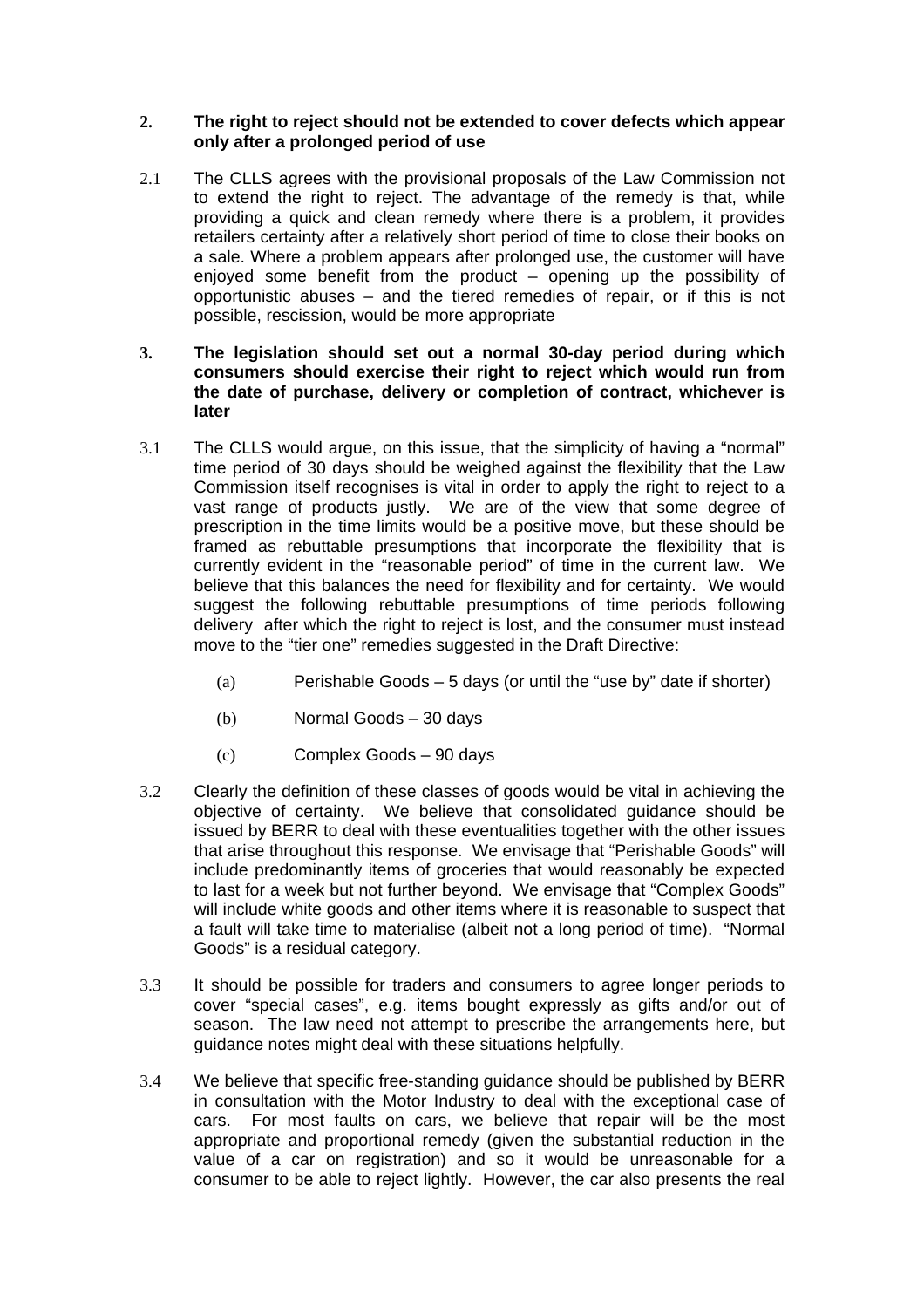problem in that it is probably the single, most safety critical consumer purchase. Where there are good grounds for a breakdown in confidence in the safety of the car, the consumer should be entitled to reject.

3.5 In addition to the rebuttable presumptions, we believe that in order to achieve further certainty of consumer rights in this area, retailers should continue to provide policies that comply with the rebuttable presumptions, but which take into account the special characteristics of the products they sell. We believe that for many retailers, the right to reject is already extended more generously than the law requires, governed by internal policies, dictated by market practice.

Specific responses:

#### 3.6 **Do consultees agree that 30 days is an appropriate period? We would be interested in receiving arguments for either a shorter or longer period**

 We see the merits in the Law Commissions proposing a 'normal period' of 30 days, in the sense that this period corresponds with consumer expectations; however, for the reasons given above, the CLLS believes that further prescriptions can be given to cater for different types of goods to further the objective of certainty, whilst retaining flexibility.

#### 3.7 **Should the retailer be able to argue for a shorter period where the goods are perishable (that is they are by their nature expected to perish within 30 days)?**

 Yes. As set out above, we believe that perishable goods provide an example of a category of goods to which it would be wholly wrong to apply the same set of principles to as, say, a motor vehicle. This is why we suggest separating perishable goods from other types of goods. Clearly problems arise when it comes to defining "perishable goods" and we believe BERR guidelines should be issued to aid consumers and retailers in making their determinations.

#### 3.8 **Should the retailer be able to argue for a shorter period where the consumer should have discovered the fault before carrying out an act inconsistent with returning goods?**

 Yes, the CLLS agrees with the examples set out in paragraphs 8.56-8.58 of the Consultation Paper and is of the view that these highlight the need for flexibility, albeit within the framework of rebuttable presumptions. It should not be open to the Retailer to reduce the period of the presumption unilaterally in any terms of sale, however.

#### 3.9 **Should the consumer be able to argue for a longer period where it was reasonably foreseeable at the time of sale that a longer period would be needed?**

 Yes. This is why the presumptions prescribing time limits should be rebuttable. We believe that the burden of proof for such an extension should rest with the consumer and not be watered down so such occasions would be rare. However, without specific agreement between the parties, the right to reject should not extend beyond a long-stop date of - say - 6 months from the date of sale.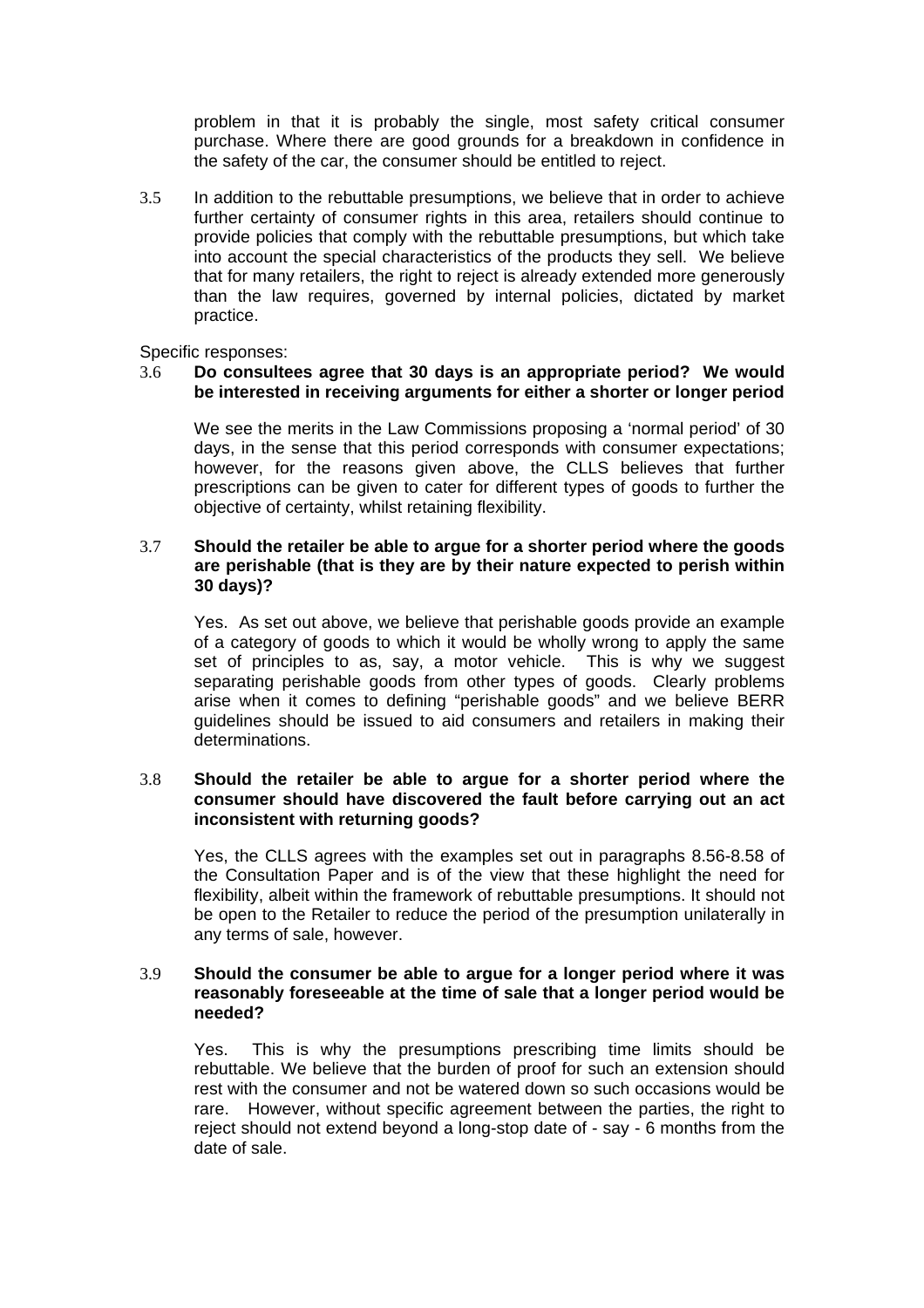#### 3.10 **Should the consumer be able to argue for a longer period where the parties agreed to extend the period?**

 Yes. Where the parties are in agreement, or where a generous 'rejection policy' is publicised by a retailer (as is market practice, in many cases), this should be respected. While there are clear social reasons why "contracting out" of consumer law should not be permitted where this seeks to restrict consumer rights, there is no good reason to restrict the addition of wider rights by consent of both parties.

#### 3.11 **Should the consumer be able to argue for a longer period where the consumer's personal circumstances made it impossible to examine the goods within the 30 day period? If so, should this justify only a short extension, such as an additional 30 days, or a longer extension of six months or more?**

 This could lead to injustice. There is no reason why the customer's personal circumstances should increase the objective liability on the retailer. We believe that an extension should only apply in circumstances where paragraphs 3.8 or 3.9 above are relevant.

#### 3.12 **Should the consumer be able to argue for a longer period where there were fundamental defects which took time to be discovered?**

 As stated above, in general, we believe that rejection should be a "short sharp" remedy. Where the goods have been in use for some considerable time before any claimed defect arose, the tiered remedies are more appropriate.

#### 3.13 **Are there other reasons to justify a shorter or longer period?**

 Yes. The CLLS believes there are a whole range of other reasons that would come to light, which shows the need for continued flexibility, albeit within the framework of rebuttable presumptions.

#### **4. We provisionally propose that a consumer who exercises a right to reject should be entitled to a reverse burden of proof that the fault was present when the goods were delivered.**

4.1 This right already exists – and would remain – for the tiered remedies which are less stringent for the trader. Our clear view is that the right to reject should be a short term remedy only and we would therefore not support a full sixmonth reverse burden of proof in the case of rejection. We acknowledge however, that retailers may be in a far better position than consumers to analyse a fault with goods to the extent that the burden of proof can be discharged. For this reason, we could accept that a reverse burden of proof should apply throughout the (flexible) period within which a consumer has the right to reject, as outlined above on condition that the retailer is given a proper opportunity to examine the goods claimed to be defective. The time frames for the reverse burden of proof would therefore depend on the rebuttable presumptions that apply to particular types of goods, as well as the particular circumstances of a case.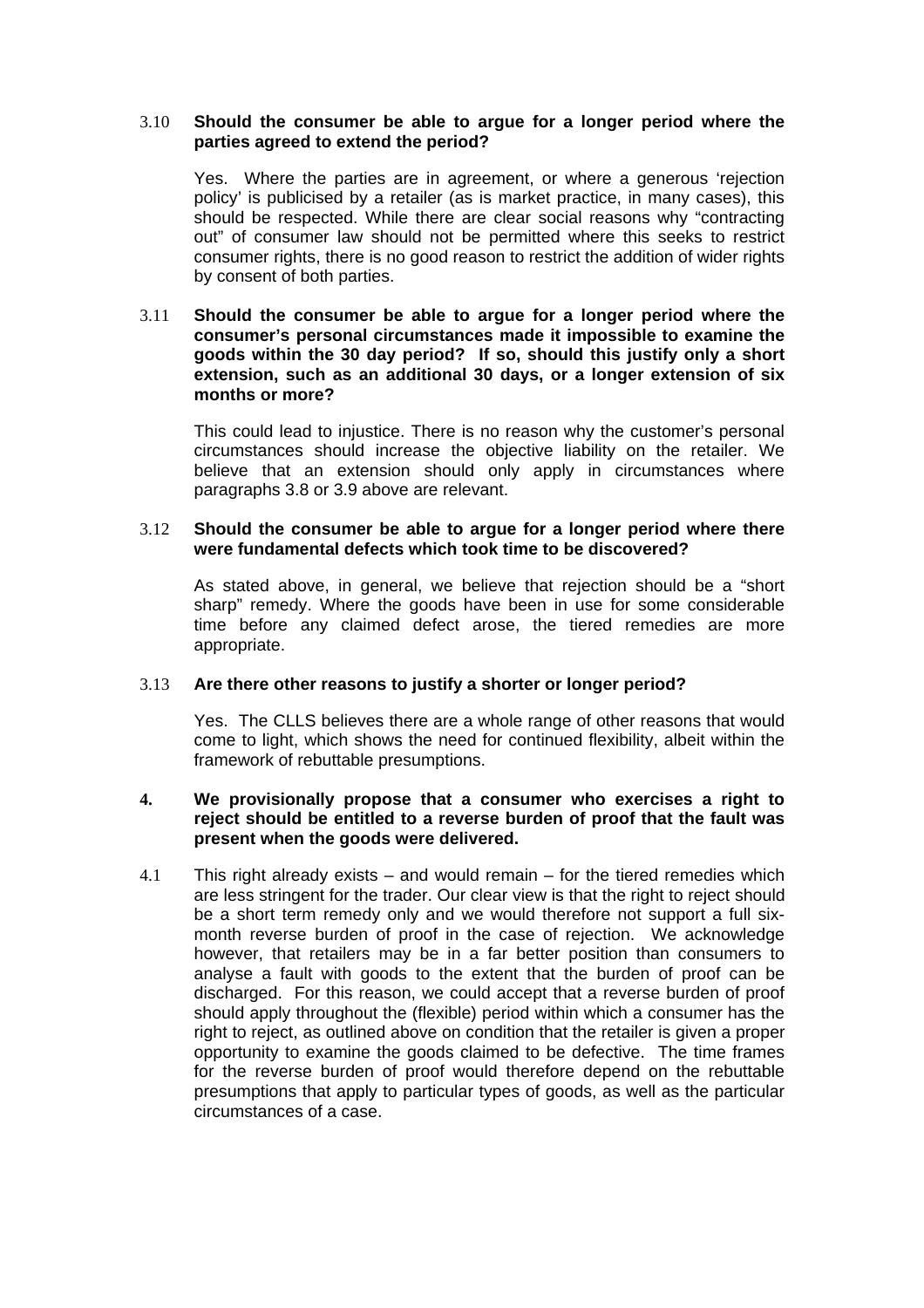#### **5. We provisionally propose that legal protection for consumers who purchase goods with "minor" defects should not be reduced**

- 5.1 In line with our arguments for retaining the right to reject goods, we agree that the law with respect to "minor" defects should remain unchanged. The United Kingdom took the decision, when the law in this area was last amended, not to follow the permitted exception from the right to rescind for "minor" defects. We would agree with the views expressed in the Law Commission's 1987 report that cosmetic issues, such as product finish, are of major importance to consumers. The current law does not require absolute perfection in goods sold by retailers and the 1994 reforms to the Sale of Goods Act 1979 recognise freedom from minor defects as an element of "satisfactory" quality. We are not aware that this has caused major problems in practice.
- 5.2 Removing the right to reject for "minor" defects would create further uncertainty in the law and would lead to costly disputes – particularly by more unscrupulous traders. Market practice of offering a "no-quibble" right to reject suggests that many retailers would be happy with this as the legal position. This is a further argument against the use of maximum harmonisation in this case as this would remove valuable consumer protections.

## **6. The right to reject in other supply contracts**

- 6.1 **Works and materials contracts** We recognise the concern raised by the Law Commission that the law is particularly complex on this issue, especially with regard to the distinction between acceptance and affirmation. However, it is clear that consumer organisations would prefer to maintain the current position – even though difficult – rather than lose the current regime which, in practice, does recognise that there are additional arguments for a longer right to reject in this type of case where the consumer is much more reliant on the trader. We have a degree of sympathy for this view.
- 6.2 **Hire Contracts** We agree with the Law Commission that the current law matches consumer expectations in a proportionate manner.
- 6.3 **Hire Purchase**  We believe that contracts where it is always contemplated that property in goods will pass at the end of the finance arrangement should be treated in the same way as ordinary sale of goods contracts.

## **7. Reforming the Consumer Sales Directive**

## 7.1 **The number of repairs**

- (a) We leave to one side our clear view that the right to reject should remain as a first instance short-term remedy for consumers. We note that under Directive 1999/44, a consumer can utilise a "tier two" remedy (rescission or a reduction in price) only when the retailer has failed to carry out a "tier one" remedy (repair or replace) within a reasonable time and without significant inconvenience. This approach has presented practical problems as to the threshold for a consumer moving from a "tier one" remedy to a "tier two" remedy.
- (b) Both the Draft Directive and the Law Commission have suggested alternative "prescriptive" suggestions – the former that the move to the second tier should be permitted where "the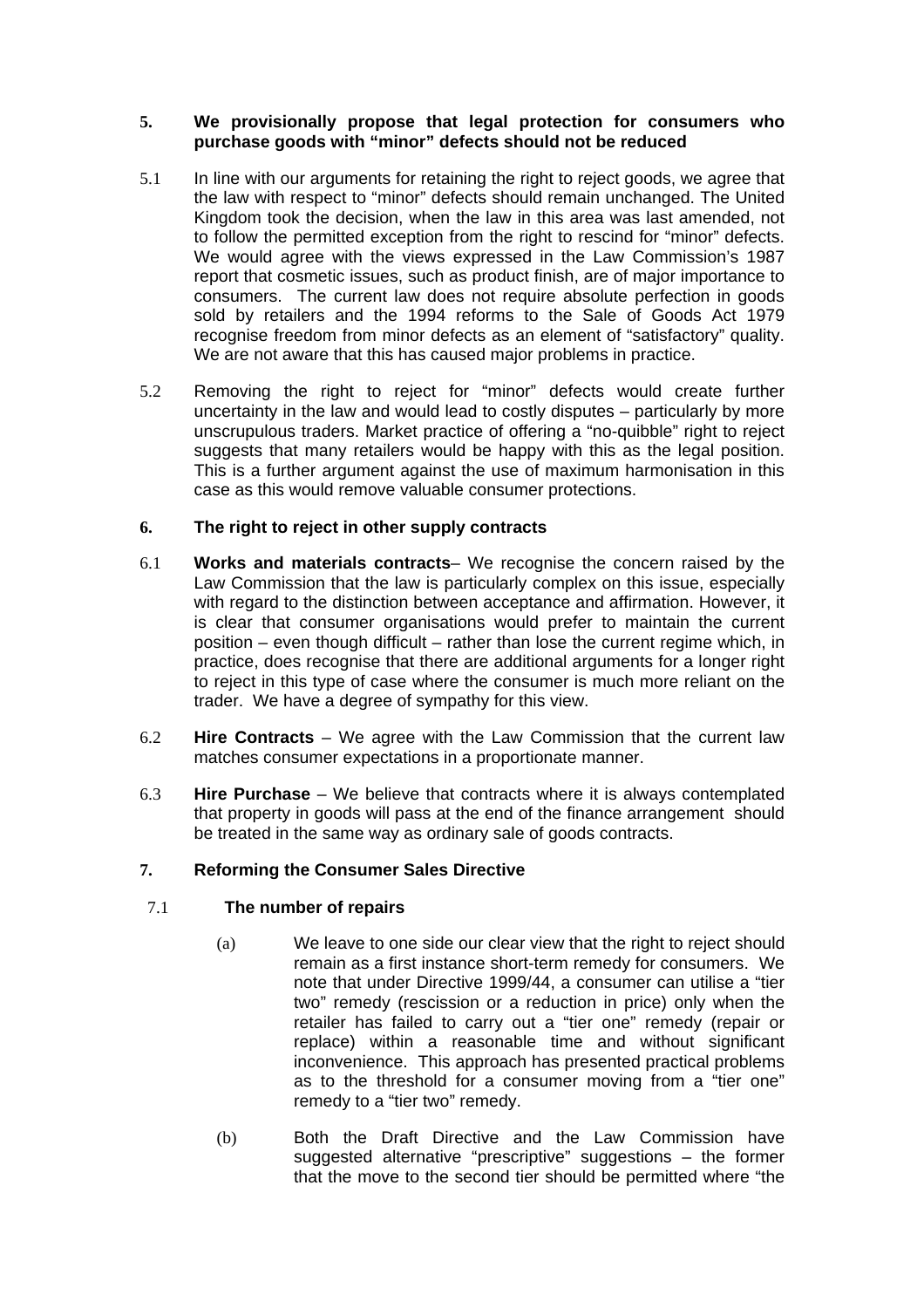same" defect has arisen more than once and the latter, that it should be permitted after two attempted repairs, whatever the defect. With respect, both seem to require a range of caveats. Clearly, the exceptions to the default position (of two failed repairs) have the potential to be unwieldy and produce uncertainty.

(c) It is our view that prescriptive legislation would not be appropriate in this instance. Instead, we would propose that simple and concise non-binding codes of practice should be produced by the Law Commission or BERR (in consultation with industry and consumer groups). We note the risk with guidance that it will be respected by the better retailers but ignored by others, but we feel this is the approach that best balances the need for flexibility with a degree of certainty. We are also of the view that specific codes of practices could be produced for specific types of goods for which peculiar considerations are relevant.

## 7.2 **The process of repairs**

(a) It is the view of the CLLS that retailers would benefit from best practice guidance on the process of repair and replacement. We would prefer that this be developed at national level though consultation rather than as an attempted "one size fits all" approach via maximum harmonisation.

## 7.3 **Dangerous goods and unreasonable behaviour**

(a) We agree that where there has been a breakdown in the confidence a consumer has in a product, the consumer should be entitled to proceed directly to a "tier two" remedy on the grounds suggested by the Law Commission.

## 7.4 **Deduction for use**

- (a) The Law Commission proposes that the "deduction for use" in the event of rescission under the "tier two" remedy should be abolished. Our clear view is that the right should be maintained as law.
- (b) The CLLS recognises the problematic nature of calculating the value of a deduction for use but it is our view that the right should be maintained. It is clear, in practice, that the vast majority of retailers will not attempt to make a deduction for use in all but the very few cases where the consumer is attempting to abuse the law. The Law Commission notes that the consumer may have suffered additional expense because of the fault in the product and we agree that where this is the case, the retailer should be required to set off this amount against the amount deducted for use.
- (c) Whilst the right is (rightly) seldom used, it is virtually the only mechanism retailers have to prevent a particular kind of abuse. To take an example used by the Law Commission; a wedding dress is purchased and used for its intended purpose. A minor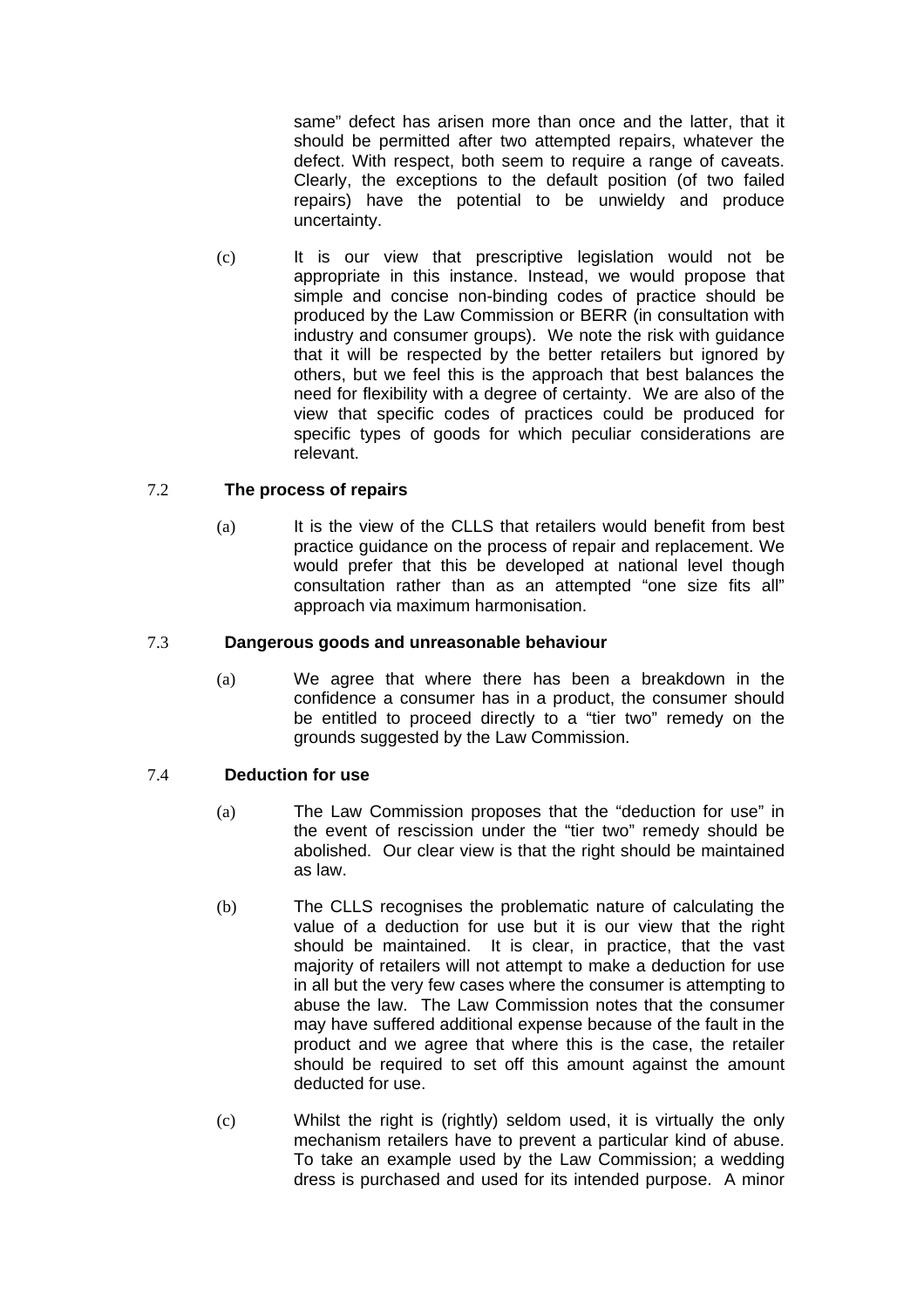defect is found which would allow the consumer to reject the product both at law and in line with the retailer's returns policy. This amounts to a "free hire" of the product for which the retailer will suffer tangible loss. In such cases of abuse the retailer may well have an argument that the dress was not returned within a "reasonable time" (see above), but more fruitful will be to cover its loss by making a deduction for use. These are of course exceptional examples.

## 7.5 **The six-month reverse burden of proof**

- (a) We agree with the Law Commission that the reverse burden of proof contained in section 48A(3) of the Sale of Goods Act 1979 should recommence after goods are redelivered following *replacement* of faulty goods. We agree that this must be "consistent with the thrust" of the legislation.
- (b) We do not feel, however, that the burden of proof should be reversed following a *repair*. Instead we feel that if a new part is installed in the repair, this part itself should be covered by a 'refreshed' reverse burden of proof, but this should not extend to the product as a whole. We believe that this approach will limit instances of consumer abuse where a minor repair has been made to a product.
- (c) This reversal should not, we believe, be extended to the right to reject.

## 7.6 **Time limit for bringing a claim**

- (a) We agree with the Law Commission that the traditional limitation periods for contractual claims should apply. Multiple limitation periods for claims of this nature would add yet another complexity to the law that would confuse consumers further.
- (b) We view it as extremely unlikely that a consumer would be able to make a successful case beyond the period of two years. It is for this reason that we do not feel it is necessary to add the extra limitation period into the law, when we feel that the position as it currently stands is adequate to cover instances of customer abuse.

## **8. Wrong Quantity**

8.1 We believe that where a consumer receives a quantity of goods less than he contracted for, he should retain the right to reject currently provided under section 30 of the Sale of Goods Act. The Draft Directive would remove this right and require that the trader be given the opportunity to cure the defect. The rationale for this view is the same as for our view that the right to reject should be retained as a general principle. If the consumer has not received what he had contracted for, he should not have to wait for the retailer to "cure" the defect; he should have an immediate right to reject. Consumers are likely to require goods in quantity for immediate use and may be more severely inconvenienced than businesses that buy in bulk and for whom late tender of the balance of the order would not prevent their use of the goods originally delivered.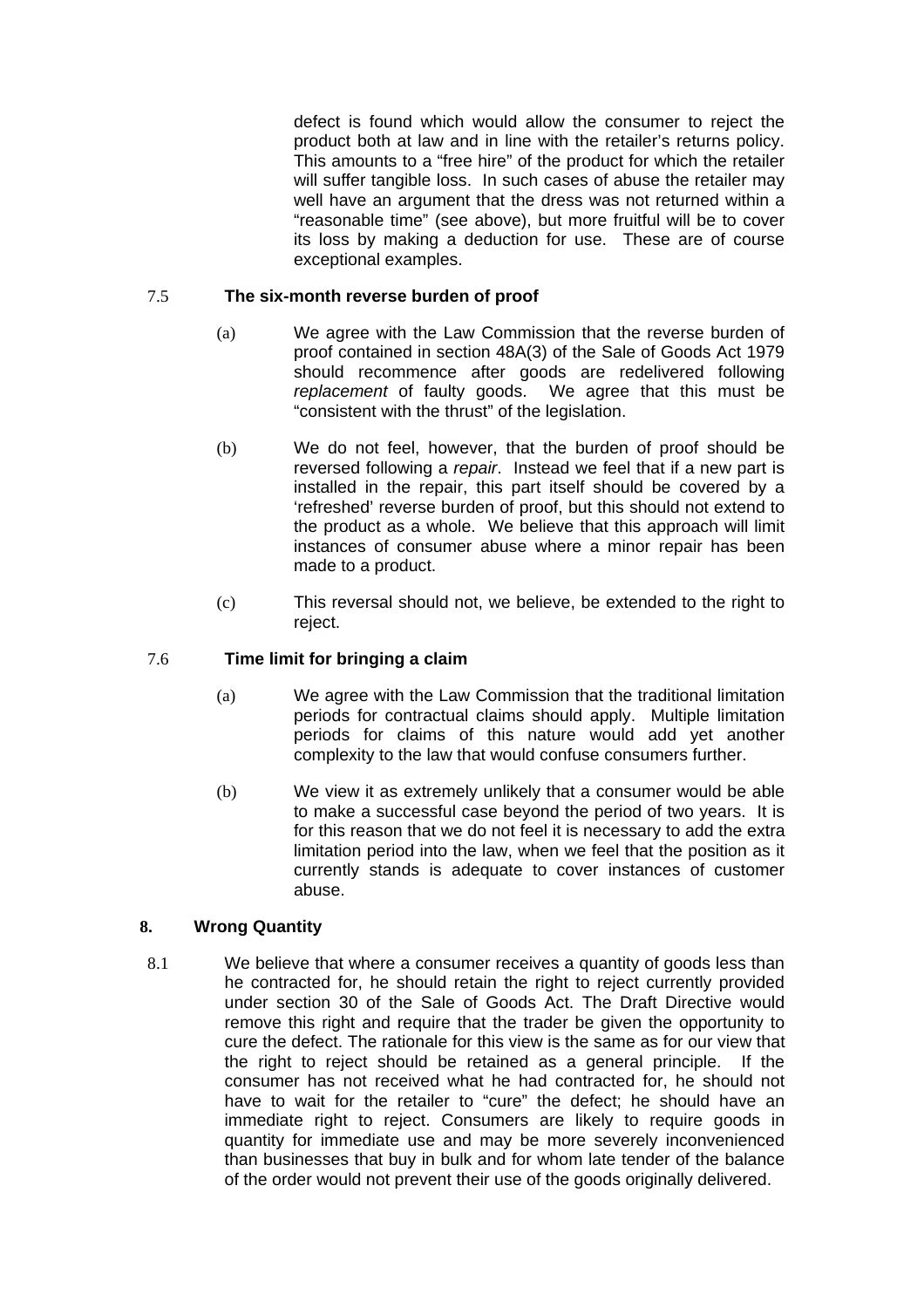- 8.2 Where a consumer receives a quantity of goods larger than he contracted for, he should have a right to reject the excess, but no more than that.
- 8.3 We believe that the current position under section 30 is more favourable to the consumer and should be maintained. Again, this shows the drawbacks of maximum harmonisation.

## **9. Late Delivery**

9.1 Our view is that a default or "back-stop" position that goods must be delivered within 30 days is sensible. This gives consumers comfort that they have a clear remedy in law where a retailer persistently delays delivery. Clearly, "where parties have agreed otherwise", be it for a longer period for delivery, or a shorter period, this should be respected. However, this poses difficulties where a particular, speedier delivery is of importance but the trader refuses to agree a shorter period. Leaving aside the obvious course of not entering into the contract on those terms, it should remain possible to make time of the essence unilaterally. Where the consumer made efforts to stress the importance of a delivery time, time should be considered of the essence. Where such an agreed time for delivery is breached by a party, we believe that the consumer should have the right to a refund.

## **10. Damages**

10.1 We agree that common law principles of damages should be retained as English law in this area.

## **11. Integration of CSD remedies with the right to reject**

- 11.1 The model of integration set out by the Law Commission at paragraphs 8.188-8.192 of the Consultation Paper is in our view, a sensible approach. While the right to reject is available to customers, it might be said that the CSD "tier one remedies" are undermined (why would a customer not just reject and get his money back?). But this has not proved a particular problem in practice. However, we believe that it is important that the rights to "cure" a fault are given equal prominence as a matter of policy.
- 11.2 We agree with the policy that consumers should be encouraged to attempt to "cure" a fault with goods, but that they should not be penalised for doing so. It is clear to us (given our view that the right to reject should be retained) that a consumer who accepts a repair (during the time period within which the consumer had the option of rejecting the goods), which subsequently fails, should not be forced to attempt a further repair, but should instead be in at least as strong a position as they would have been in had the retailer not attempted the "cure" in the first place (i.e. consumers should then have the option to reject).

## **12. Consumer education**

12.1 We note the clear evidence that consumers (and indeed traders) generally have a lack of awareness as to the legal remedies in these cases, but we are also concerned that retailers are not required to place excessive legal notices too prominently in shops as psychologically this would raise questions as to the quality even of perfectly acceptable goods and sour the buying process.